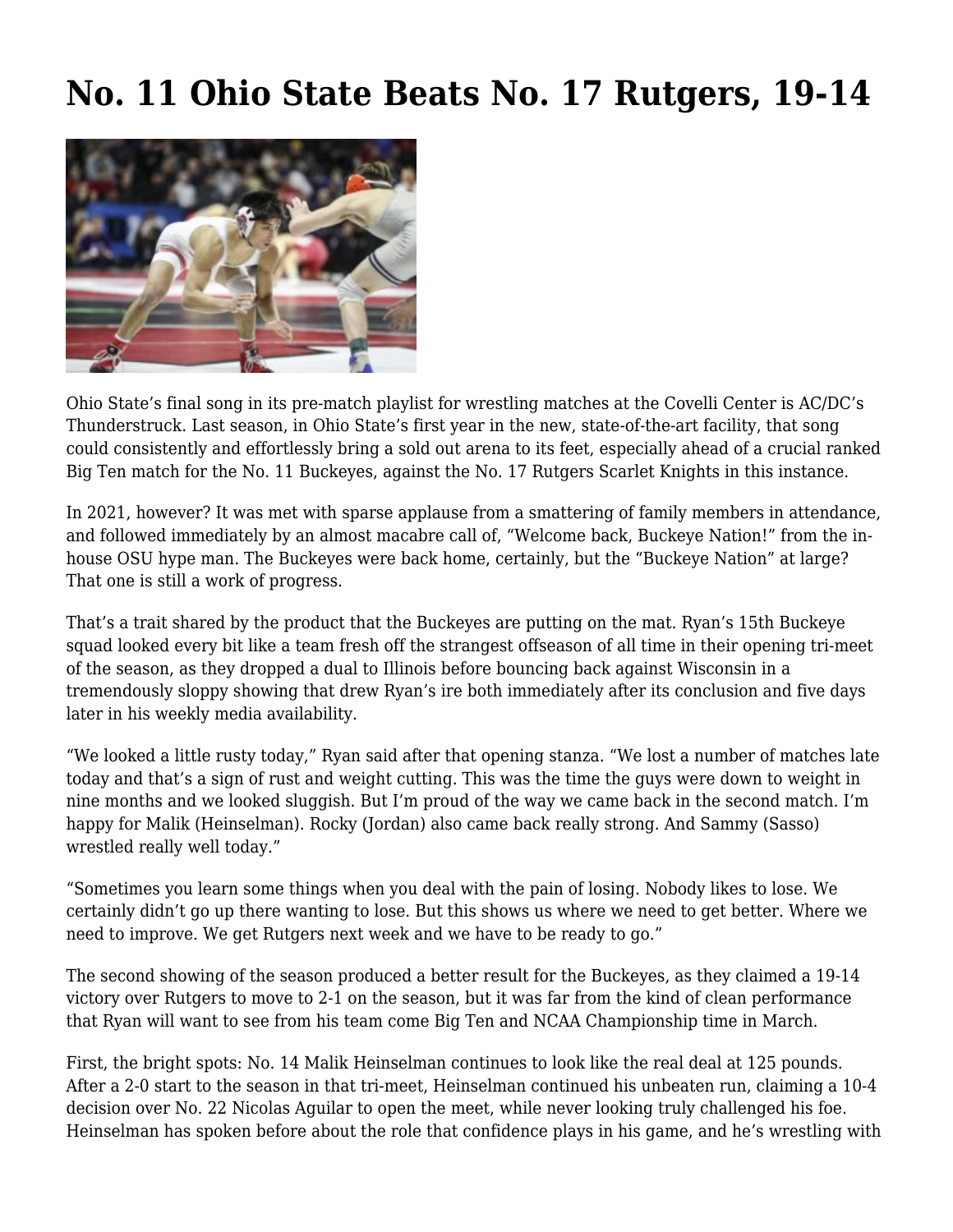a lot of confidence – and an added bit of strength and conditioning gained this offseason.

"Just preparation in the wrestling room," Heinselman said when asked about where his newfound confidence comes from on Jan. 22. "Over the summer I prepared a lot, was lifting a lot, running a lot, wrestling a lot and I just feel that I have myself to another level over the summer and I have prepared and now I feel like I can do what I should do."

"I want to be one of the top contenders this year at 125 pounds," Heinselman said. "Of course, Spencer Lee is the big dog but I want to do my best and I'll do what I came here to Ohio State to do."

Ohio State's top title contender, No. 2 Sammy Sasso at 149 pounds, didn't always look fully dominant against an experienced Michael VanBrill, but he was able to claim a solid 11-5 decision.

Ethan Smith put up a strong showing against Brett Donner at 165 pounds, mounting a significant barrage of takedowns to notch a 10-3 victory. It wasn't the major decision that he was hunting for (same for Sasso), but it was a quality bounce back win for the 165-pounder, who's starting to look like himself after a late decision to cut back to 165 pounds following an injury to Carson Kharchla that Ohio State confirmed to BSB will sideline him for the season.

At 174 pounds, Ohio State's hunt for a major decision finally yielded results, as No. 3 Kaleb Romero looked every bit his ranking against No. 24 Joseph Grello in a 15-5 major decision to earn the Buckeyes four team points, enough to erase what was an 11-9 Rutgers lead at the time and put the Buckeyes back in command, 13-11.

Now, the bad. Jordan Decatur was nearly able to hold No. 6 Sammy Alvarez to a standard decision rather than a major decision (worth one extra team point) but couldn't find enough offense late and fell 14-3. Dylan D'Emilio suffered a nearly identical fate at 141, falling 11-2 to No. 1 Sebastian Rivera.

At 157, Elijah Cleary showed at least slightly more interest in scoring than he did in the opening trimeet, but couldn't generate the offense needed to fend off Robert Kanniard, as Kanniard claimed a 7-5 sudden victory with a takedown after three even periods.

"We're not happy with anybody being a defensive wrestler," Ryan said on Jan. 22. "When you've gotthis many competitive people in a sport you have to figure out ways that your strength can overcome their weakness.

"Elijah just hasn't trusted his offense. He's been here for a long time and we really haven't seen any adjustment of any kind to what we're preaching. He struggles to let go in a match. Now his defense is good and he's strong, he's fit, but until he says (that he) cares enough to make this change, there's nothing that we can do."

No. 11 Rocky Jordan's 9-6 loss to John Poznanski was the biggest surprise of the dual and Ohio State's most frustrating defeat. Jordan rallied late and looked primed to pull out a late victory, but allowed an escape and failed on an attempt to take Poznanski down with less than a minute remaining.

With the Buckeyes trailing 14-13 after that Jordan loss, the responsibility to pull out a win fell to Gavin Hoffman at 197 pounds and heavyweight Tate Orndorff. Matched up with a top 15 wrestler in Billy